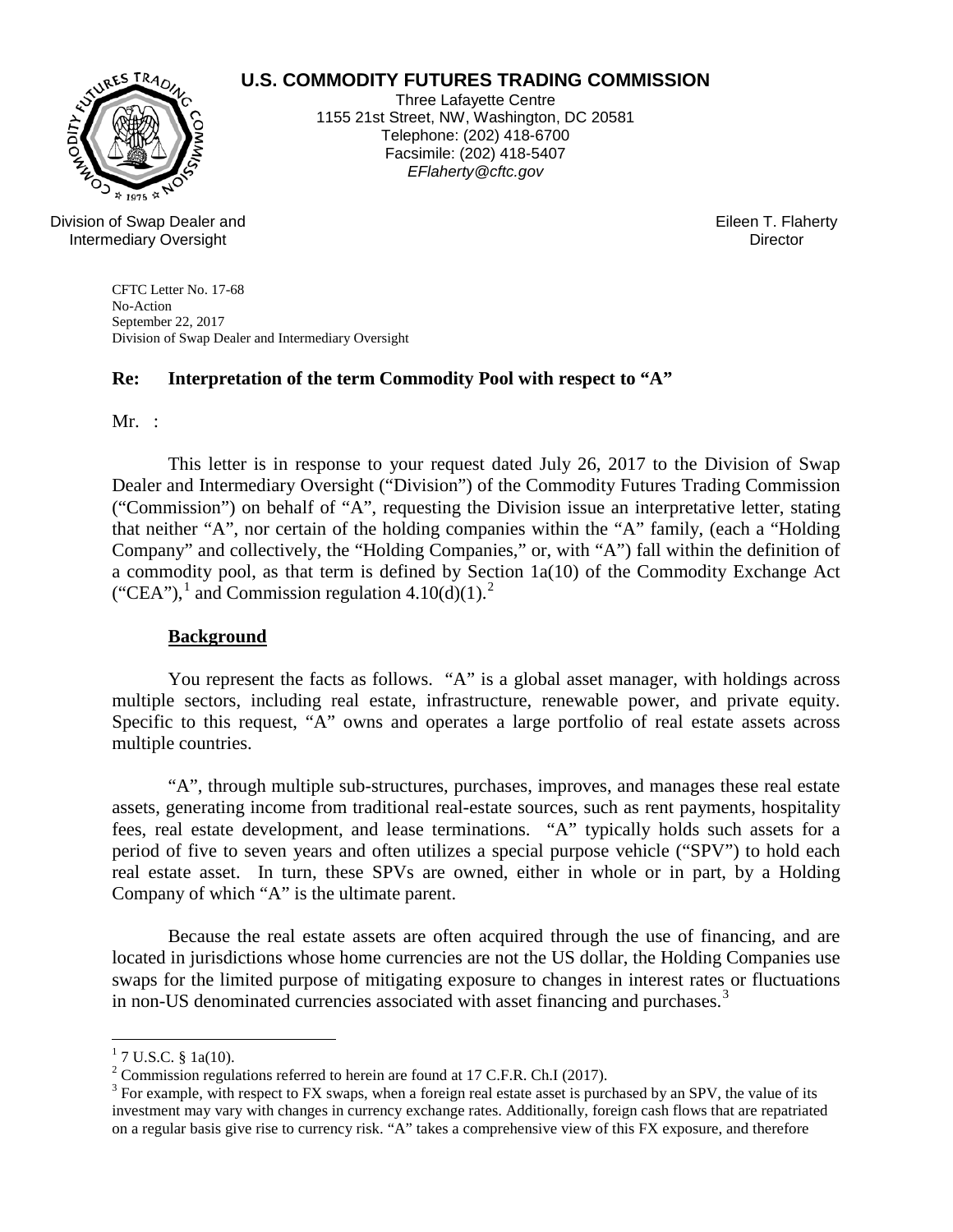#### **Issue**

Absent relief from the Division, and as a result of their use of swaps involving interest rate and foreign exchange ("FX") positions, "A" may be required to register a commodity pool operator ("CPO") for the Holding Companies.

#### **Similar Prior Relief**

In 2012, DSIO published CFTC Staff Letter 12-13 ("Equity REIT Letter"),<sup>[4](#page-1-0)</sup> which provided that, under certain circumstances, the operator of a real estate investment trust ("REIT") was not within the definition of a commodity pool for purposes of Section 1a(10) of the Act or Commission Regulation 4.10(d). Specifically, the letter stated that:

*The Division believes that REITs that primarily derive their income from the ownership and management of real estate and that use derivatives for the limited purpose of "mitigat[ing] their exposure to changes in interest rates or fluctuations in currency" are outside the definition of "commodity pool" under Section 1a(10) of the CEA and Commission Regulation 4.10(d).*[5](#page-1-1)

However, the Equity REIT Letter also limited the application of the relief to those REITs that, among other things, comply with the provisions with Internal Revenue Code §856(c)(2) (the "75 Percent Test")<sup>[6](#page-1-2)</sup> and  $$856(c)(3)$  (the "95 Percent Test").<sup>[7](#page-1-3)</sup> These provisions prohibit the REIT from earning income outside of a list of permitted sources. You represent that "A" is generally unable to meet these requirements, $<sup>8</sup>$  $<sup>8</sup>$  $<sup>8</sup>$  and for these and other reasons, such as the Holding</sup> Companies frequently being organized offshore, which precludes a REIT election under the IRS Code,  $9$  "A" is unable to take advantage of the interpretative relief made available in the Equity REIT Letter.

 hedges the FX risk at the Holding Company level on a consolidated basis. It does so both for presently existing exposures and exposures that it is reasonably confident will exist (i.e., anticipatory FX exposures). Anticipatory FX exposures occur, for example, when a "A" entity, in connection with its acquisition of a foreign real estate asset, signs a purchase or sale agreement prior to closing.

With respect to interest rate swaps, such swaps are generally entered into by the "A" entity that holds title to the real estate assets or that is the borrower. Occasionally, though, the relevant Holding Company will enter into interest rate swaps in advance of purchasing the relevant assets and funding the associated loans (i.e., anticipatory interest rate exposures). However, such transactions are done only when a loan is highly probable of occurring (e.g., when an existing loan matures and needs to be replaced, or in anticipation of the acquisition of a new property). <sup>4</sup> CFTC staff Letter 12-13, published October 11, 2012, available at

<span id="page-1-0"></span>http://www.cftc.gov/idc/groups/public/@lrlettergeneral/documents/letter/12-13.pdf. 5 Id at 4.<br>
6 26 U.S.C. §856(c)(2).

<span id="page-1-3"></span><span id="page-1-2"></span> $726$  U.S.C. §856(c)(3).

<span id="page-1-5"></span>

<span id="page-1-1"></span>

<span id="page-1-4"></span><sup>&</sup>lt;sup>8</sup> You note that although "A" earns its income from largely the same sources as many other REITs, "A" did not intend to qualify as a REIT per the IRS code, and as such, does not employ the same structures that a REIT does to comply with these provisions. Specifically, REITs are often structured to use a Taxable REIT Subsidiary ("TRS") that aggregates the income from non-qualifying sources. The TRS pays taxes on this non-qualifying income, which is then excluded from the REIT's 75 Percent or 95 Percent Test limits. Because "A" does not make use of similar structures, it is unable to exclude such income from the 75 Percent and 95 Percent Test calculations. <sup>9</sup> See, 26 U.S.C. §856(a)(3).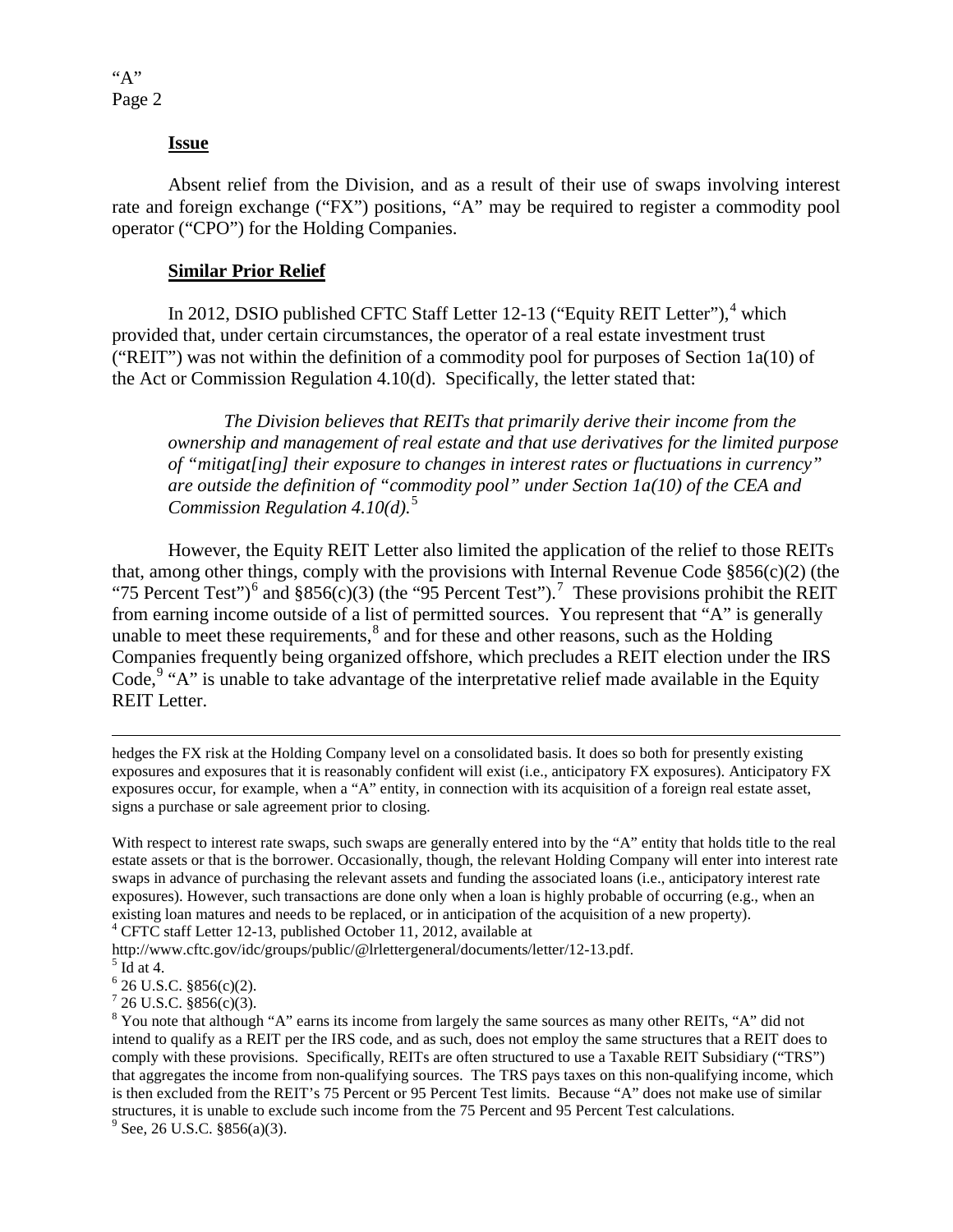"A" Page 3

#### **Significant Similarities to Prior Interpretation**

 Although "A" does not meet all of the terms of the Equity REIT Letter, and thus is unable to claim relief thereunder, you suggest that it does share significant similarities to the entities described therein. You state that similar to the Equity REITs described in the letter, "A" engages in a variety of real estate related activities, such as leasing, maintaining and developing real property, and providing tenant-related services. As such, you assert "A" is not an investment trust with merely a passive financial interest in the real estate. Rather, you conclude that "A" is an owner/operator of the properties.

## **Limitations on Sources of Income**

As noted, "A" states that it is unable to elect REIT status because of, among other reasons, the sources from which it derives income. Although "A" does not meet the strict limitations of the 75 Percent Test and 95 Percent Test, "A" states that it nonetheless derives its income primarily from activities associated with the ownership and operation of its real estate assets, such as real estate hospitality, real estate development, and parking revenue. Specifically, "A" represents that at least % of its gross income<sup>[10](#page-2-0)</sup> at the Holding Company level, is real estate related, because it comports with the categories listed below in Appendix A.

## **Limitations on Swaps Use**

"A" states that the only derivatives used are interest rate and FX swaps to offset interest rate and currency risk associated with the real estate assets at issue. "A" further attests that all such FX and interest rate swaps fall under the definition of "economically appropriate hedging transactions" pursuant to Commission regulation  $50.50(c)$ .<sup>11</sup>

In relevant part, Commission regulation  $50.50(c)$  provides that a swap is used to hedge or mitigate commercial risk if, among other things, such swap is economically appropriate to the reduction of risks in the conduct and management of a commercial enterprise. It also provides that for a swap to hedge or mitigate a commercial risk, the swap cannot be used "for a purpose that is in the nature of speculation, investing, or trading,"[12](#page-2-2) or to hedge or mitigate the risk of another swap.<sup>[13](#page-2-3)</sup>

Accordingly, "A" states that it only uses swaps for the limited purpose of offsetting its business risk. Further, "A" asserts that the economically appropriate hedging requirements of Commission regulation 50.50(c) not only limit "A's" use of swaps at the instruments inception, but also, to the extent that "A" should become "over-hedged" as the result of a favorable move in the market, "A" will act promptly to reduce the swaps's notional value to again conform to Commission regulation 50.50(c).

<span id="page-2-0"></span> $\overline{a}$ <sup>10</sup> Exclusive of any income from qualified hedging transactions per Commission regulation 50.50(c).<br><sup>11</sup> 17 CFR 50.50(c).<br><sup>12</sup> 17 CFR 50.50(c)(2)(i). <sup>13</sup> 17 CFR 50.50(c)(2)(ii).

<span id="page-2-1"></span>

<span id="page-2-2"></span>

<span id="page-2-3"></span>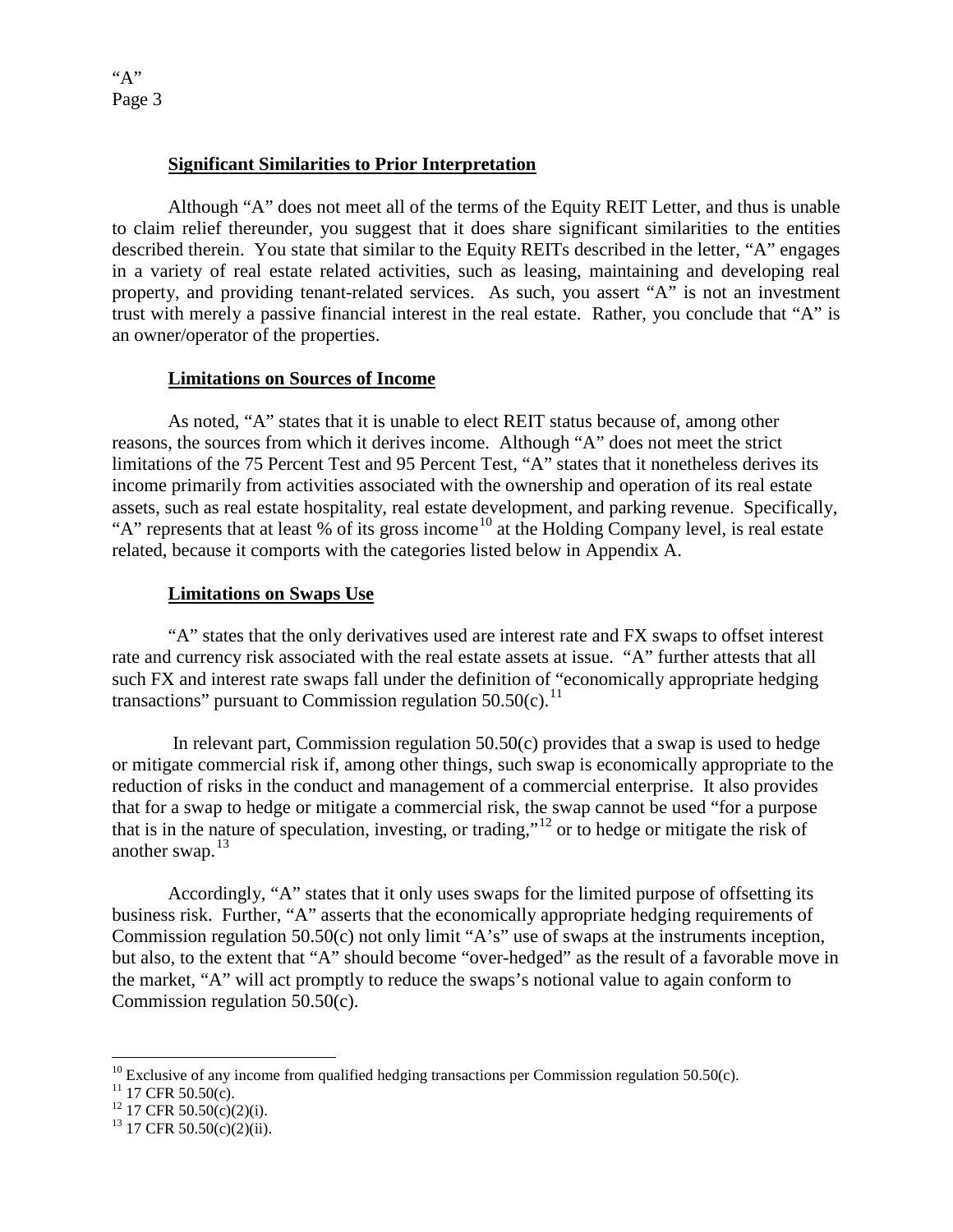"A" Page 4

## **"A's" Annual Affirmation**

Consistent with the limitations on swaps use and income restrictions noted above, "A" agrees, should the Division require it, to provide an annual confidential notification to the Division that no less than % of "A's" gross annual income<sup>[14](#page-3-0)</sup> is derived from the sources listed below in Appendix A, and that the interest rate and FX swaps used meet the definition of Commission regulation 50.50(c).

#### **Interpretation that "A" is Not a Pool**

The Division believes that subject to the following conditions, "A" and the Holding Companies that it operates are outside the definition of "commodity pool" under Section 1a(10) of the CEA and Commission Regulation 4.10(d):

- "A's" significant similarities to those entities described in the Equity REIT Letter;
- "A's" limited use of swaps for only economically appropriate hedging purposes as defined by Commission regulation 50.50(c);
- "A's" representation that % of its gross annual income will come from real estate related sources per the categories listed below in Appendix A of this letter<sup>15</sup>; and
- "A's" undertaking to provide the Division with an annual affirmation that the preceding two factors continue to be met.

Based on these foregoing representations made by "A", and subject to the continued and timely confidential annual notification made to the Division regarding the above, pursuant to Commission Regulation 140.99, the Division hereby interprets that "A" and the Holding Companies that it operates fall outside of the definition of commodity pool under Section 1a(10) of the CEA and Commission regulation 4.10(d).

The interpretation contained in this letter does not excuse "A" or any Holding Company from compliance with any other applicable requirements contained in the Commodity Exchange Act or in the Commission regulations issued thereunder. Further, this letter, and the relief contained herein, is based upon the representations made to the Division. Any different, changed or omitted material facts or circumstances might render this letter void. Finally, the Division retains the authority to condition further, modify, suspend, terminate, or otherwise restrict the terms of the relief provided herein, in its discretion.

<span id="page-3-0"></span> $14$  Subject to the limitations described in note 10 supra.

<span id="page-3-1"></span> $15$  Subject to the limitations described in note 10 supra.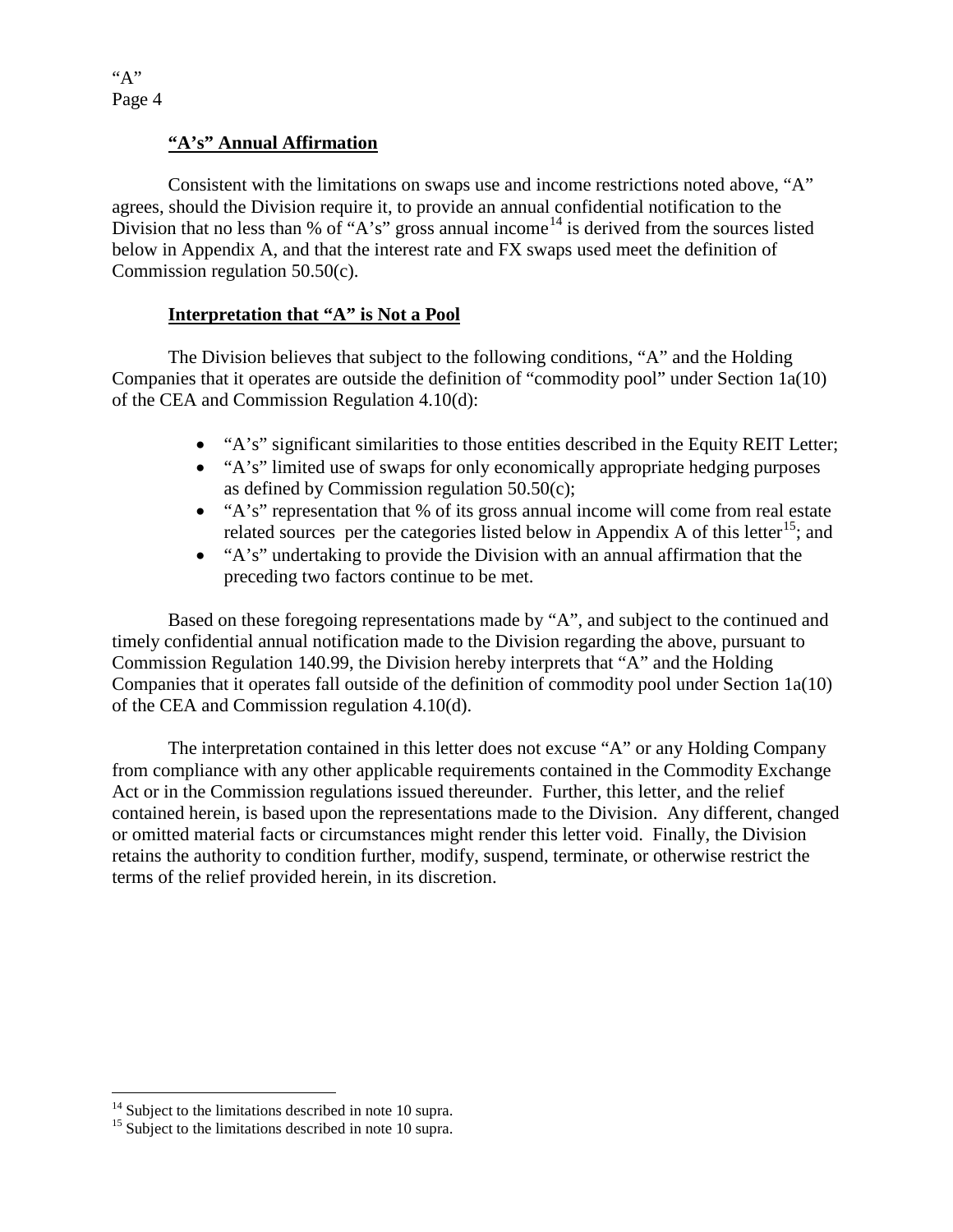"A" Page 5

Should you have any questions, please do not hesitate to contact Amanda Olear, Associate Director, at 202-418-5283 or Michael Ehrstein, Special Counsel, at 202-418-5957.

Very truly yours,

 Eileen T. Flaherty Director, Division of Swap Dealer And Intermediary Oversight